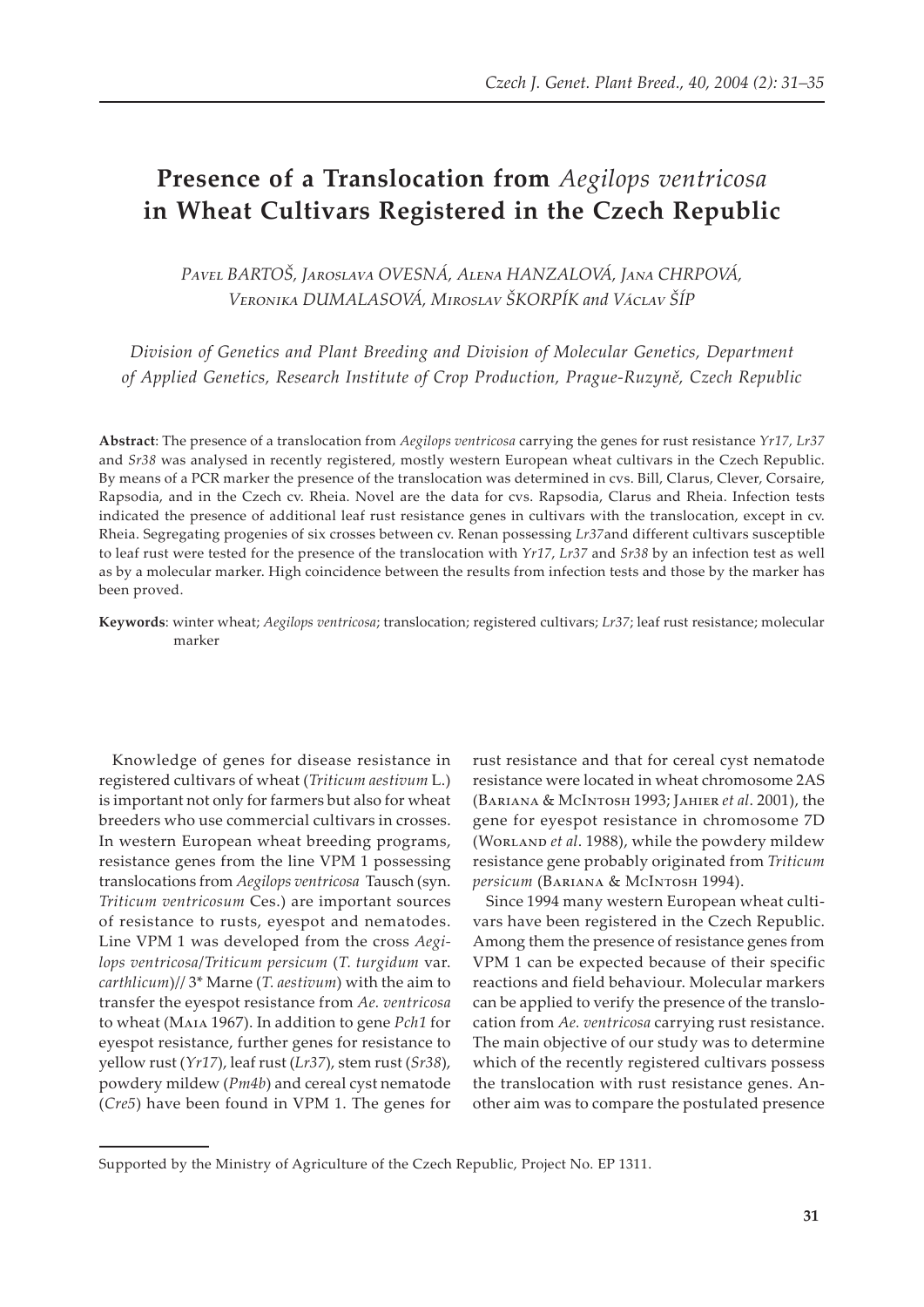of gene *Lr37* in progenies of crosses with cv. Renan based on greenhouse reactions of leaf rust (*Puccinia triticina* Eriks.) with results obtained by means of a molecular marker.

## **MATERIAL AND METHODS**

 Seed of the tested registered cultivars was identical with the seed from the Czech Official Trials and was supplied by the Central Institute for Supervising and Testing in Agriculture of the Czech Republic, except cvs. Renan and Arina that originated from the Gene Bank, Prague-Ruzyně, whereas Thatcher\* 8/VPM1 (NIL *Lr37*) and Democrat/6\* Thatcher (NIL *Lr3a*) were obtained from the Non-Profit Cereal Research Organization, Szeged, Hungary. Progenies of the crosses between cv. Renan and susceptible cultivars not possessing the cluster of rust resistance genes from *Ae. ventricosa* originated from a research breeding program of the Department of Genetics and Plant Breeding. Rust isolates originated from the Rust and Powdery Mildew Collection, Prague-Ruzyně. Cultivars were grown in the greenhouse and the first or second leaf was used for the tests. Greenhouse infection tests were carried out with 12 leaf rust isolates to determine a spectrum of rust reactions characteristic for *Lr37*. Plants were inoculated by rubbing the leaves with a water/urediospore suspension. After inoculation, plants were kept in closed glass cylinders for 24 h at  $20 \pm 2^{\circ}$ C to achieve a high air humidity. Then they were kept in the greenhouse at similar temperatures and evaluated after 14 d according to STAKMAN et al. (1962).

Results of greenhouse leaf rust inoculation tests on progenies of several crosses in  $F_{3-4}$  generations (Table 3) involving Renan (a cultivar possessing *Lr37*) and leaf rust susceptible cultivars were compared with results of tests with the molecular

marker. For the greenhouse tests 15 seeds were used and isolate 333, avirulent on *Lr37* at the seedling stage, was used to inoculate the progenies. In the test with the marker, mixed DNA from two plants was analysed.

A PCR (Vlr2) marker was applied following the modified protocol by SEAH et al. (2001) to determine presence of the translocation carrying rust resistance genes. The reaction mixture consisted of 100 ng of genomic DNA 5 µl 10 × PCR buffer (Promega), 4 µl 25mM  $MgCl_{2}$ , 5 µl 2mM dNTPs, 5 µl of each 10 pmol/µl primer, 22.5 µl  $H_2O$  and 1U Taq polymerase. The PCR amplifications were done in a cycler Techne Flexigene under the following conditions: 2 min denaturation at 94°C followed by 35 cycles of 1 min denaturation at 94°C, 2 min annealing at 61°C and 2 min extension at 72°C followed by final extension 3 min at 72°C. The amplified fragments were separated on 2% agarose gel (Serva) and visualised under UV light after staining with ethidium bromide. A 100bp DNA Ladder (Fermentas) was loaded onto the gel together with the amplified fragments.

## **RESULTS AND DISCUSSION**

As shown in Figure 1, cvs. Renan, Rapsodia, Clarus, Rheia, Bill, Clever, Corsaire and the Thatcher 8/VPM 1 line (NIL Lr37) showed a positive reaction with the PCR marker, whereas no amplification was recorded for cvs. Boka, Ilias, Versailles and Svitava. The data are supported by the results obtained by AMBROZKOVÁ et al. (2002), and BARTOŠ et al. (2003) who used the molecular marker SCAR *SC Y-15*  (ROBERTS et al. 1999). They found the presence of the VPM 1 translocation carrying rust resistance genes in cvs. Apache, Bill, Corsaire, Clever and Bill. Novel are the data for cvs. Rapsodia, Clarus and Rheia. However, the sequences of the SC-*Y15*



1 – NIL *Lr37*; 2 – Boka; 3 – Renan; 4 – Complet; 5 – Rapsodia; 6 – Clarus; 7 – Rheia; 8 – Bill; 9 – Clever; 10 – Corsaire; 11 – Ilias; 12 – Versailles; 13 – Svitava

Figure 1. Samples scanned with PCR (Vlr2)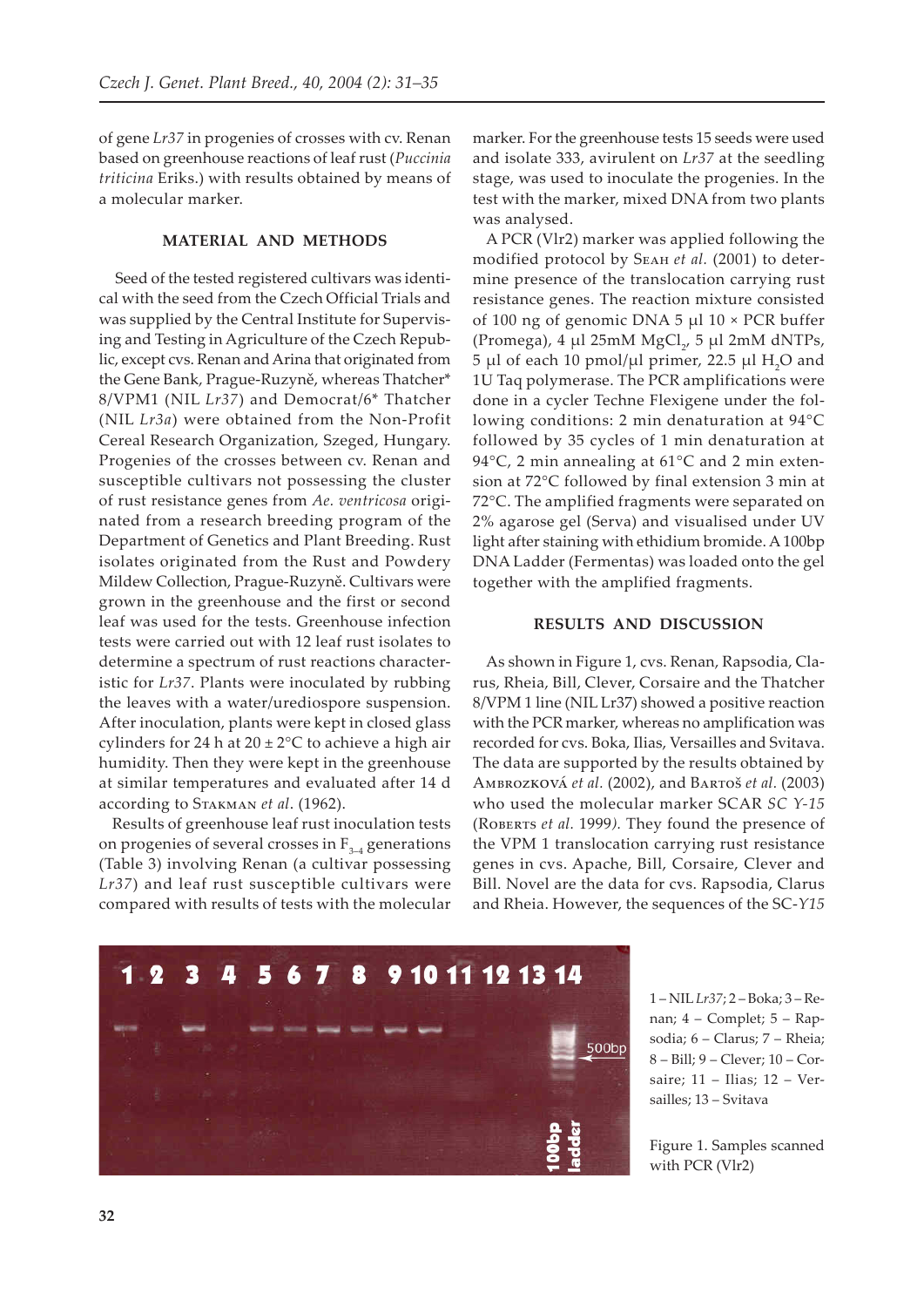primer have been made available to us by INRA and GIE CLUB 5 only for research purposes. The Vlr2 primer gave identical results as the SC-*Y15* (Амвкоzкоvá *et al.* 2002; Вактоš *et al.* 2003). Its application is not limited only for research purposes and can be therefore used for marker assisted selection more easily.

Infection tests (Table 1) did not reveal any spectrum of reactions characteristic only for *Lr37*. The resistant reaction to isolate 333 was characteristic not only for *Lr37* but e.g., also for *Lr3a*. Differences in the reactions of cultivars possessing *Lr37* to the applied rust isolates, and resistance to some rust isolates that are virulent to *Lr37*, indicate that probably all tested cultivars also possess other leaf rust resistance genes in addition to *Lr37*, except cv. Rheia. STEPIEN et al. (2004) state *Lr13* for cv. Apache and *Lr10* and *Lr13* for cv. Clever in addition to *Lr37*.

Registered cultivars possessing the cluster of rust resistance genes *Yr17, Lr37* and *Sr38* contribute to the diversity of resistance genes in the Czech Republic. Leaf rust resistance gene *Lr37* (in combination with other genes) conditions a very good level of field resistance. According to data from the Central Institute for Supervising and Testing in Agriculture of the Czech Republic (Přehled odrůd obilnin 2003/Survey of Cereal Cultivars 2003) the leaf rust resistance of cv. Corsaire was classified by the degree 8, of cvs. Bill and Apache by 7, Rheia by 6.5. The stem rust resistance in infection field trials in Prague-Ruzyně was also classified relatively high (Corsaire and Bill 7, Apache and Rheia 6) using the scale: 1 susceptible, 9 resistant. Yellow rust resistance gene *Yr17* is no longer effective in western Europe and virulence to it was found also in Central Europe.

The comparison of the results of greeenhouse and marker tests is given in Table 2. Whereas homozygous and heterozygous progenies could be distinguished by testing 15 plants in greenhouse infection tests, the analyses with mixed DNA from two plants selected by chance could not distinguish homozygous from heterozygous progenies. A positive reaction with the PCR marker could indicate homozygous resistant or heterozygous progenies, a negative reaction homozygous susceptible or heterozygous progenies. Therefore, the results obtained by the two different methods can be compared only if the lines are homozygous, with all plants being either resistant or susceptible. Identical results of the infection tests and analyses with the marker were found in the progenies of three crosses, whereas in the progenies of the other three crosses one or two differences were revealed. Yet if all progenies from all crosses are considered, differences were found in 4 out of 98 progenies.

As isolate 333 is avirulent also to some other leaf rust resistance genes it can be applied only

Table 1. Reactions of cultivars possessing *Lr 37* and of NIL *Lr37,* as well as of cv. Svitava and NIL *Lr3* to leaf rust isolates

|                     | Postulated gene<br>333<br>600<br>628<br>1887 | Leaf rust isolate |               |                |           |               |         |                |  |
|---------------------|----------------------------------------------|-------------------|---------------|----------------|-----------|---------------|---------|----------------|--|
| Cultivar – NIL line |                                              | 7087              | 347           | 1947           |           |               |         |                |  |
| Bill                | $Lr$ 37+                                     | 0;                | $2 - 3$       | ;N             | $; 1 - 2$ | $\mathfrak 3$ | $2 - 3$ | $;1-2N$        |  |
| Clever              | $Lr$ 37+                                     | 0;                | ;1            | ;1             | 3         | 3             | 3       | $2 - 3$        |  |
| Rheia               | $Lr$ 37                                      | 0;                | $2 - 3$       | 3              | 3         | 3             | 3       | $\mathfrak{Z}$ |  |
| Svitava             | $Lr$ 3a                                      | 0;                | ;1            | $\mathfrak 3$  | 3         | 3             | 3       | 3              |  |
| $NIL$ $Lr$ 3        | $Lr$ 3a                                      | 0;                | ;1            | $\mathfrak 3$  | 3         | 3             | 3       | $\mathfrak{Z}$ |  |
|                     |                                              | 333               | 9071          | 9072           | 9095      | 9077          | $Ch-b$  | 1947           |  |
| Clarus              | $Lr$ 37 +                                    | 0;                | $\mathfrak 3$ | 3              | $1 - 2$   | 3             | ;1      | $\mathfrak{Z}$ |  |
| Rapsodia            | $Lr$ 37 +                                    | 0;                | $\mathfrak 3$ | $\mathfrak 3$  | ;1        | $; 1 - 2$     | ;0      | ;0             |  |
| Corsaire            | $Lr$ 37 +                                    | 0;                | $\mathfrak 3$ | $\mathfrak{Z}$ | $2 +$     | $\mathfrak 3$ | 0;1     | $\mathfrak{Z}$ |  |
| $NIL$ $Lr$ 37       | $Lr$ 37                                      | $; 1 - 2$         | 3             | 3              | 3         | 3             | $3 -$   | $3 -$          |  |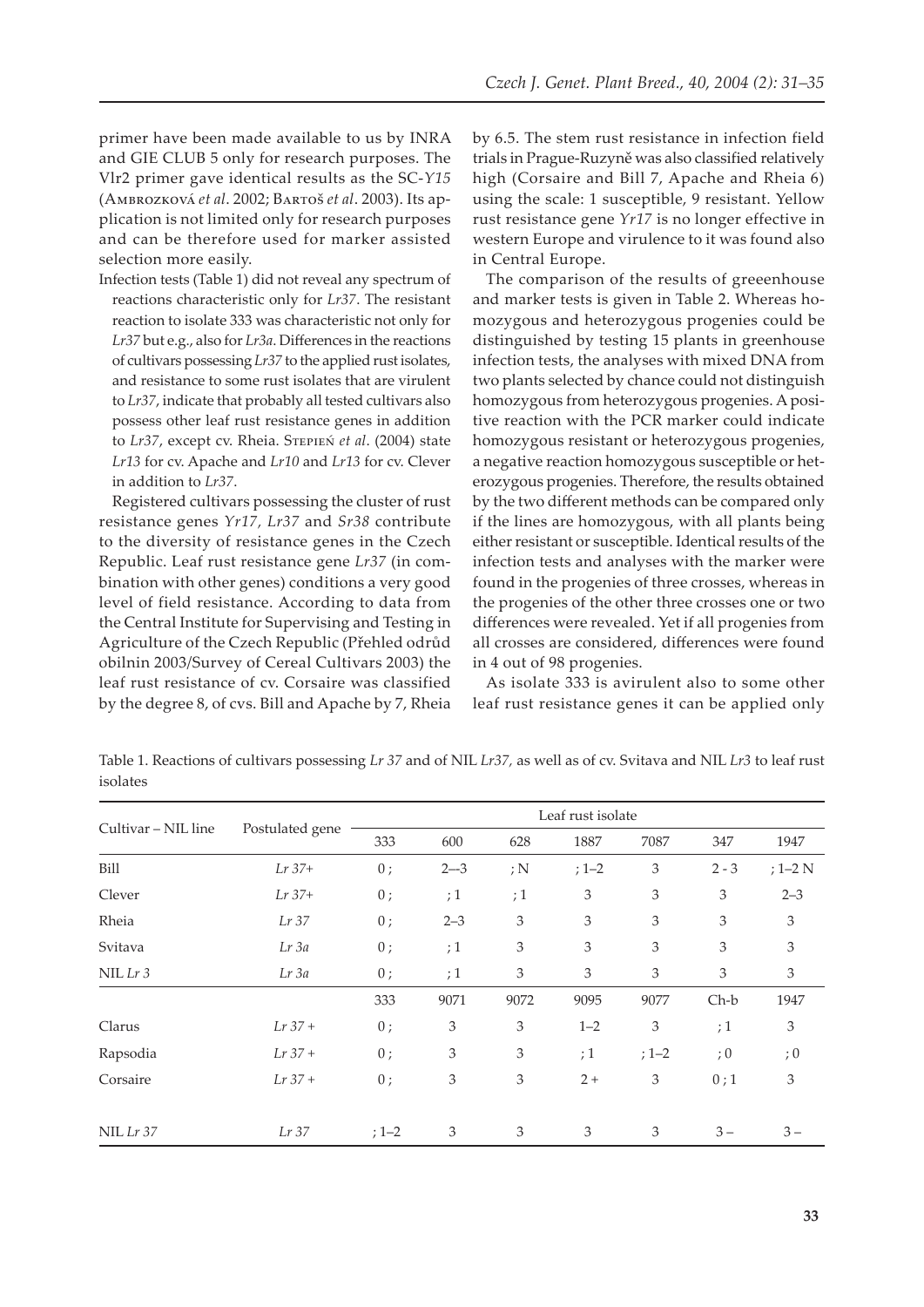| Cross (Progeny)                      | Number of homozygous progenies |                |        |        |  |  |  |
|--------------------------------------|--------------------------------|----------------|--------|--------|--|--|--|
|                                      |                                | infection test | marker | total  |  |  |  |
|                                      | $\mathbb{R}$                   | 4              | 5      |        |  |  |  |
| Renan/Arina $(F_4)$                  | S                              | 19             | 18     | 23     |  |  |  |
|                                      | $\mathbb R$                    | 10             | 10     |        |  |  |  |
| Renan/Arina//Šárka (F <sub>4</sub> ) | S                              | 10             | 10     | $20\,$ |  |  |  |
|                                      | $\mathbb R$                    | 6              | 6      |        |  |  |  |
| Renan/Vlasta $(F_3)$                 | S                              | 5              | 5      | 11     |  |  |  |
|                                      | $\mathbb{R}$                   | 4              | 5      |        |  |  |  |
| Renan/Šárka $(F_2)$                  | S                              | 7              | 6      | 11     |  |  |  |
|                                      | $\mathbb R$                    | 4              | 6      |        |  |  |  |
| Renan/Arina//RU 703 $(F_3)$          | S                              | 6              | 4      | $10\,$ |  |  |  |
|                                      | $\mathbb R$                    | 23             | 23     |        |  |  |  |
| Renan/Rheia $(F_3)$                  | S                              |                |        | 23     |  |  |  |
| $\Sigma$                             |                                |                |        | 98     |  |  |  |

Table 2. Comparison of seedling infection test and marker analysis

 $R$  – resistant;  $S$  – susceptible

to test progenies of crosses in which none of such resistance genes is present and only Lr37 is involved. This restriction does not apply to tests by molecular marker. Therefore, use of molecular markers is advantageous when resistance genes are pyramided, i.e. cumulated in one genotype. Markers are available to identify other Lr genes (BLASCZYK et al. 2004), but a laboratory equipped for molecular work is needed for the analyses. On the other hand, infection tests do not require any laboratory equipment and can be carried out in greenhouses commonly available at plant breeding stations.

Acknowledgements. We are grateful to Prof. A. MESTER-HÁZY for the supply of seed samples of Lr NILs and to Ms. V. MACHALOVÁ and M. FAJFEROVÁ for technical assistance.

### References

- AMBROZKOVÁ M., DEDRYVER F., DUMALASOVÁ V., HANZA-LOVÁ A., BARTOŠ P. (2002): Determination of the cluster of wheat rust resistance genes Yr17, Lr37 and Sr38 by a molecular marker. Plant. Protect. Sci., 38: 41-45.
- BARIANA H.S., McINTOSH R.A. (1993): Cytogenetic studies in wheat. XV. Location of rust resistance genes in VPM 1 and their genetic linkage with other disease

resistance genes in chromosome 2A. Genome, 36: 476-482.

- BARIANA H.S., McINTOSH R.A. (1994): Characterization and origin of rust and powdery mildew resistance genes in VPM1 wheat. Euphytica, 76: 53-61.
- BARTOŠ P., BONEVOVÁ D., MAREŠOVÁ J., HANZALOVÁ A. (2003): Rust resistance derived from Aegilops ventricosa in wheat cultivars registered in the Czech Republic. In: XVI. Slovak and Czech Plant Protect. Conf., 16.-17. September 2003, Nitra, Slovakia, Abstr. Suppl.: 68.
- BLASCZYK L., CHELKOWSKI J., KORZUN V., KRAIC J., OR-DON F., OVESNÁ J., PURNHAUSER M., TAR M., VIDA G. (2004): Ring test results of STS markers for leaf rust resistance genes in wheat. In: CHELKOWSKI J., STEPIEŃ L. (eds): Microscopic Fungi - Host Resistance Genes, Genetics and Molecular Research. Inst. Plant Genet. Pol. Acad. Sci., Poznań, 53-58.
- JAHIER J., ABELARD P., TANGUY A.M., DEDRYVER F., RIVOAL R., KHATKAR S., BARIANA H.S. (2001): The Aegilops ventricosa segment on chromosome 2AS of the wheat cultivar "VPM 1" carries the cereal cyst nematode resistance gene Cre5. Plant Breed., 120: 125-128.
- MAIA N. (1967): Obtention de blés tendres résistants au piétin-verse (Cercosporella herpotrichoides) par croisements interspécifiques. C.R. Acad. Sci. Fr., 53: 149-154.